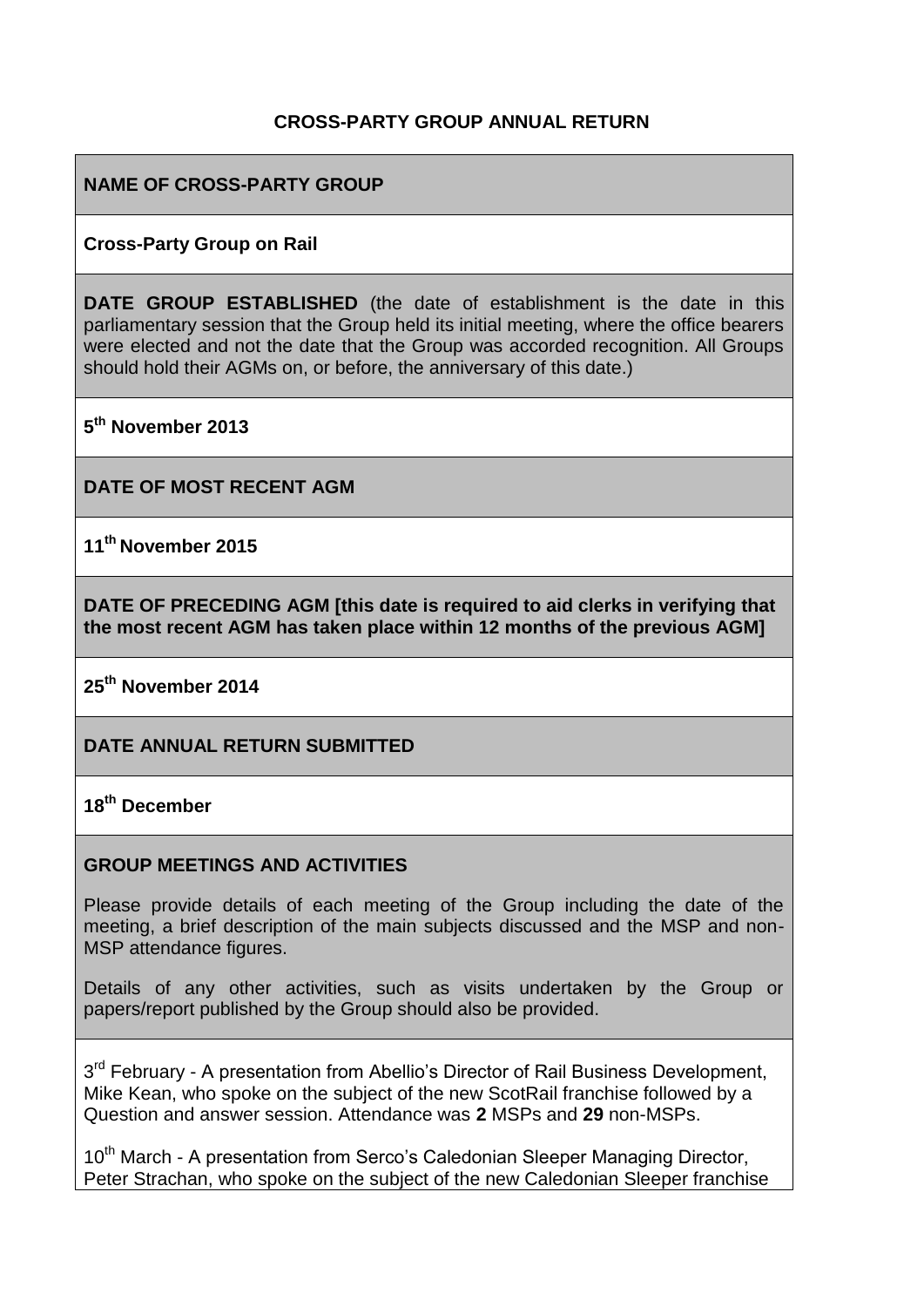followed by a Question and answer session. Attendance was **2** MSPs and **28** non-MSPs.

28<sup>th</sup> April - A presentation from Rail Freight Group's David Spaven, who spoke on the subject of the Rail Freight in Scotland followed by a Question and answer session. Attendance was **?** MSPs and **?** non-MSPs.

[*Clerks note: this meeting was inquorate and therefore classed as an informal meeting. No minutes will be posted onto the CPG webpage and this meeting does not count towards the requirements set out in the Code of Conduct that all Groups must hold two meetings per year*]

15<sup>th</sup> September - Comments by the The Minister For Transport and Islands, Derek MacKay MSP followed by a Question and answer session. Attendance was **4** MSPs and **26** non-MSPs.

11<sup>th</sup> November - East Coast Main Line authorities' presentation: Russell Imrie and Alex Macaulay of SESTRAN. Followed by an update on rail reopening proposals (eg Leven, St Andrews, Hawick, Glasgow Crossrail, Aberdeen area and Callander). Attendance was **2** MSPs and **24** non-MSPs.

#### **MSP MEMBERS OF THE GROUP**

Please provide names and party designation of all MSP members of the Group.

 [Bob Doris](http://www.scottish.parliament.uk/msps/currentmsps/Bob-Doris-MSP.aspx) [Cameron Buchanan](http://www.scottish.parliament.uk/msps/currentmsps/Cameron-Buchanan-MSP.aspx) [Graeme Dey](http://www.scottish.parliament.uk/msps/currentmsps/Graeme-Dey-MSP.aspx) [Hugh Henry](http://www.scottish.parliament.uk/msps/currentmsps/Hugh-Henry-MSP.aspx) [James Kelly](http://www.scottish.parliament.uk/msps/currentmsps/James-Kelly-MSP.aspx) [John Finnie](http://www.scottish.parliament.uk/msps/currentmsps/John-Finnie-MSP.aspx) [Kenneth Gibson](http://www.scottish.parliament.uk/msps/currentmsps/Kenneth-Gibson-MSP.aspx) [Liz Smith](http://www.scottish.parliament.uk/msps/currentmsps/Liz-Smith-MSP.aspx) [Margaret McDougall](http://www.scottish.parliament.uk/msps/currentmsps/Margaret-McDougall-MSP.aspx) [Mark Griffin](http://www.scottish.parliament.uk/msps/currentmsps/Mark-Griffin-MSP.aspx) [Mary Fee](http://www.scottish.parliament.uk/msps/currentmsps/Mary-Fee-MSP.aspx) [Patricia Ferguson](http://www.scottish.parliament.uk/msps/currentmsps/Patricia-Ferguson-MSP.aspx) [Patrick Harvie](http://www.scottish.parliament.uk/msps/currentmsps/Patrick-Harvie-MSP.aspx) [Richard Lyle](http://www.scottish.parliament.uk/msps/currentmsps/Richard-Lyle-MSP.aspx) [Willie Coffey](http://www.scottish.parliament.uk/msps/currentmsps/Willie-Coffey-MSP.aspx)

# **NON-MSP MEMBERS OF THE GROUP**

For organisational members please provide only the name of the organisation, it is not necessary to provide the name(s) of individuals who may represent the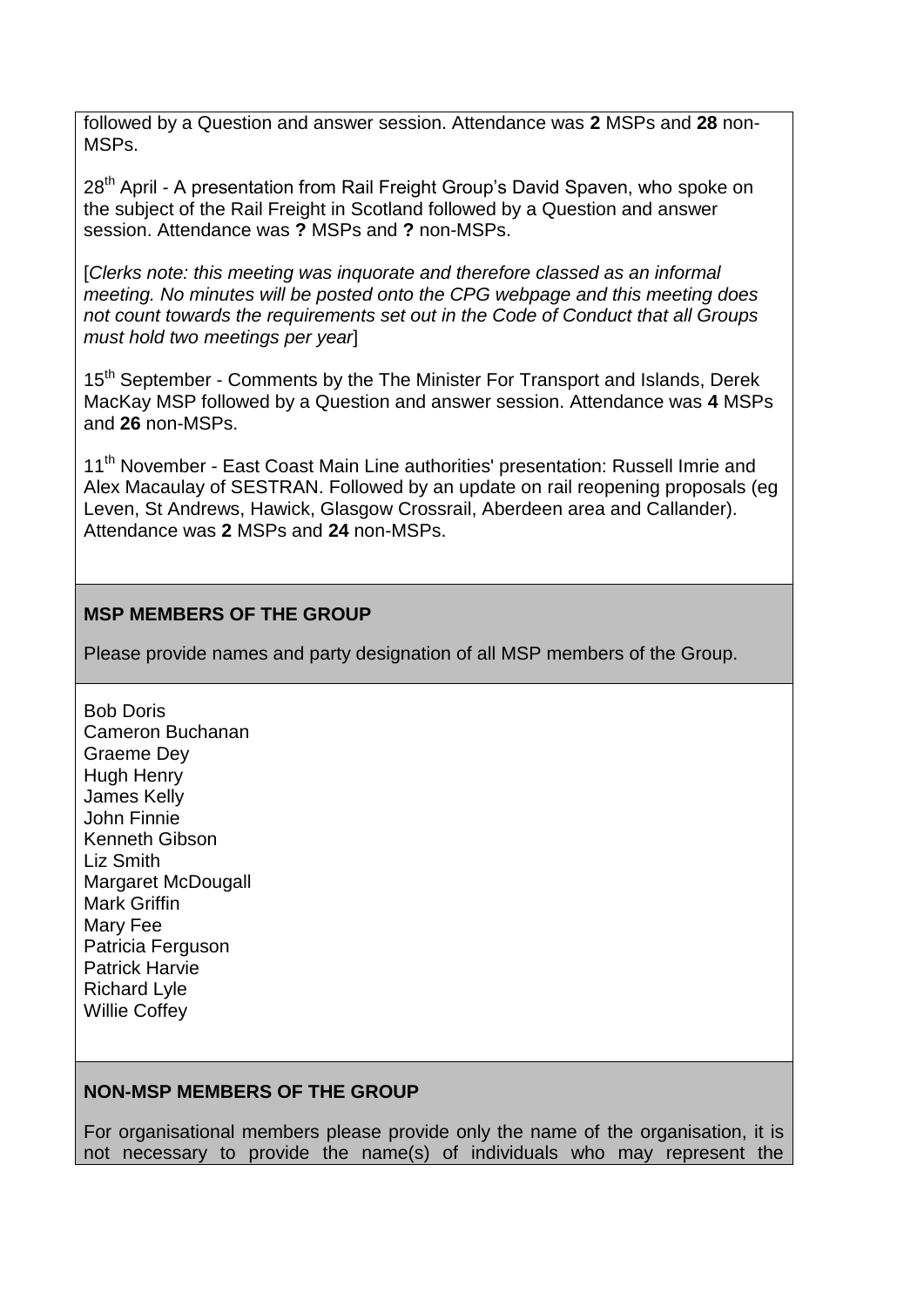| organisation at meetings of the Group. |                                                                                                                                                                                                                                                                                                                                                                                                                                                                                                                                                                                                                                                                                                                                                      |  |
|----------------------------------------|------------------------------------------------------------------------------------------------------------------------------------------------------------------------------------------------------------------------------------------------------------------------------------------------------------------------------------------------------------------------------------------------------------------------------------------------------------------------------------------------------------------------------------------------------------------------------------------------------------------------------------------------------------------------------------------------------------------------------------------------------|--|
| Individuals                            | Allan Maclean,                                                                                                                                                                                                                                                                                                                                                                                                                                                                                                                                                                                                                                                                                                                                       |  |
| Organisations                          | <b>Abellio ScotRail</b><br><b>Campaign for Borders Rail</b><br><b>First Group</b><br><b>Capital Rail Action Group</b><br><b>Friends of the Far North Lines</b><br>Keith Robson Consultancy<br>LevenMouth Rail Campaign<br><b>Light Rail Transit Association</b><br><b>Network Rail</b><br>Pagoda PR<br>Passenger Focus<br>Rail Action Group East of Scotland<br>Rail Future (Scotland)<br><b>RailQwest</b><br><b>Rock DCM</b><br><b>RMT</b><br><b>SAYLSA</b><br><b>Scottish Chambers of Commerce</b><br><b>SESTRANS</b><br><b>Siemens</b><br><b>Starlink</b><br>Stephen Young & Associates<br><b>Strathclyde Partnership for Transport</b><br><b>TACTRAN</b><br><b>Transform Scotland</b><br><b>Transport Scotland.</b><br><b>WestCoast Rail 250</b> |  |

# **GROUP OFFICE BEARERS**

Please provide names for all office bearers. The minimum requirement is that two of the office bearers are MSPs and one of these is Convener – beyond this it is a matter for the Group to decide upon the office bearers it wishes to have. It is permissible to have more than one individual elected to each office, for example, coconveners or multiple deputy conveners.

| Co-Convener | John Mason MSP |
|-------------|----------------|
| Co-Convener | Neil Bibby MSP |